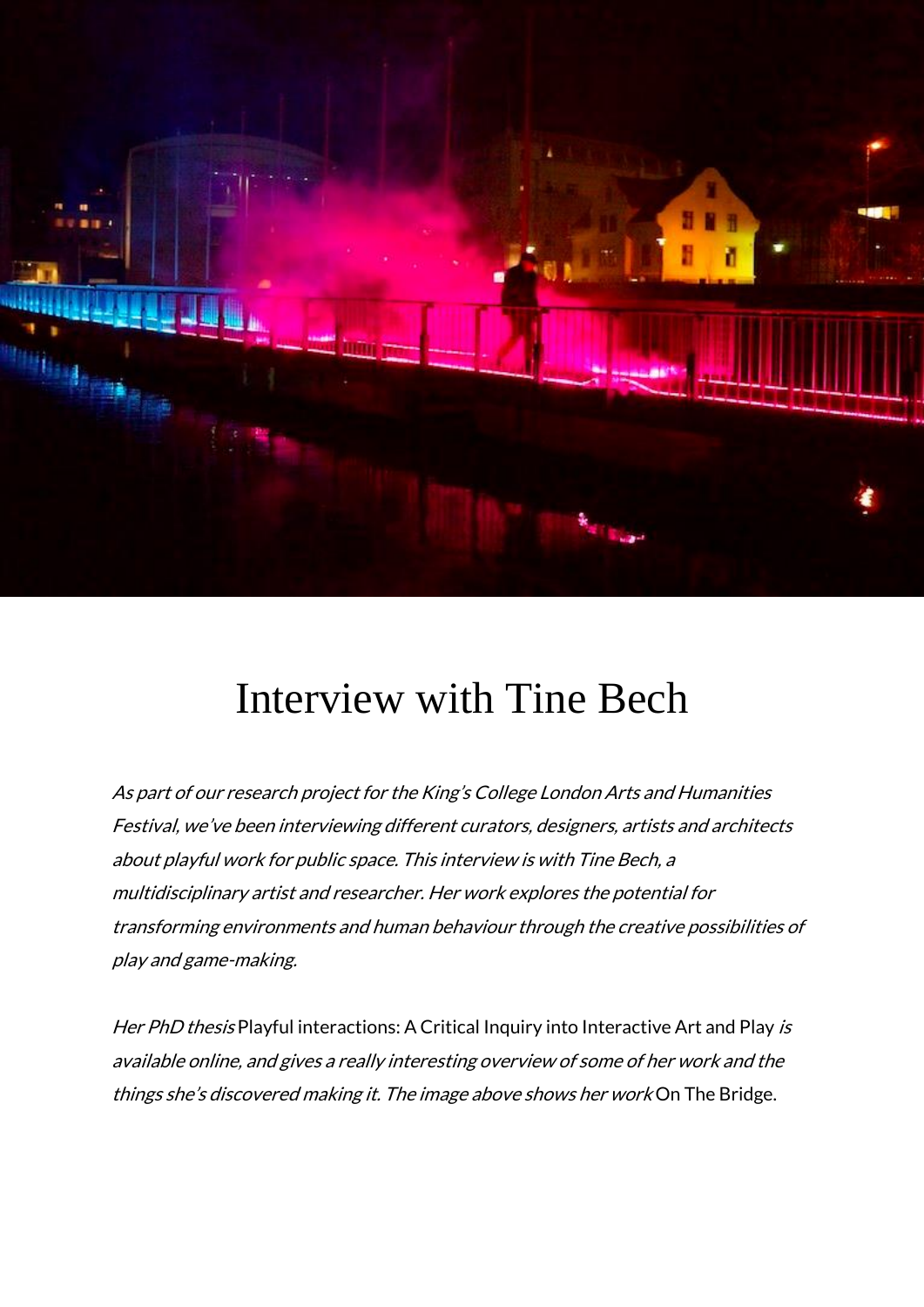**US:** I wanted to ask about the invitations your work extends to people, these different invitations to play. You talk a lot in your thesis about how tiny little details make a big difference to how people respond – like with [Catch](http://www.tinebech.com/Artwork/Interactive/CatchMeNow/) Me Now, you talk about the difference made by how long a spotlight pauses for and how big it is, what colour it is. [Catch Me Now is a gently roaming spotlight that responds when you step into it, expanding to invite you to perform, but then quickly runs away from you] I was wondering – is there anything more you can tell me about that? Silly example, I guess, but are there colours that are *just more playful*, for example?

**TINE:** I think for me the question of little details is more about being aware of how the body responds to different situations. I often draw on play theorists like Caillois and on aspects of letting go and having  $_{the}$  body in movement, and how movement is the gateway into play. So I'm interested in an interactivity which is physical, visually physical gestures.

The body seems to count time differently than we do rigidly in our heads. So for something like *Catch Me Now* it's very much a matter of hands-on testing, watching people, trying things out. I think the answer really is in how the body feels. It's actually a quite fine-tuned element of interactive playing or interactive engagement that has to be quite precise.

It looks undisciplined because you're creating something that other people are interacting with – and people are wonderfully unpredictable. I've just written something online about this, the idea that "one subtle change, one step, leads to bigger change". So one subtle invitation is to step in, and then there's this sort of flow of commitment that leads to bigger things. Bigger moments.

**US:** You also talk a bit about how known affordances and familiar things help people to understand what they're meant to do, and what they can do, and that there even is an invitation. Things about how a spotlight tells you a little bit about what it's for.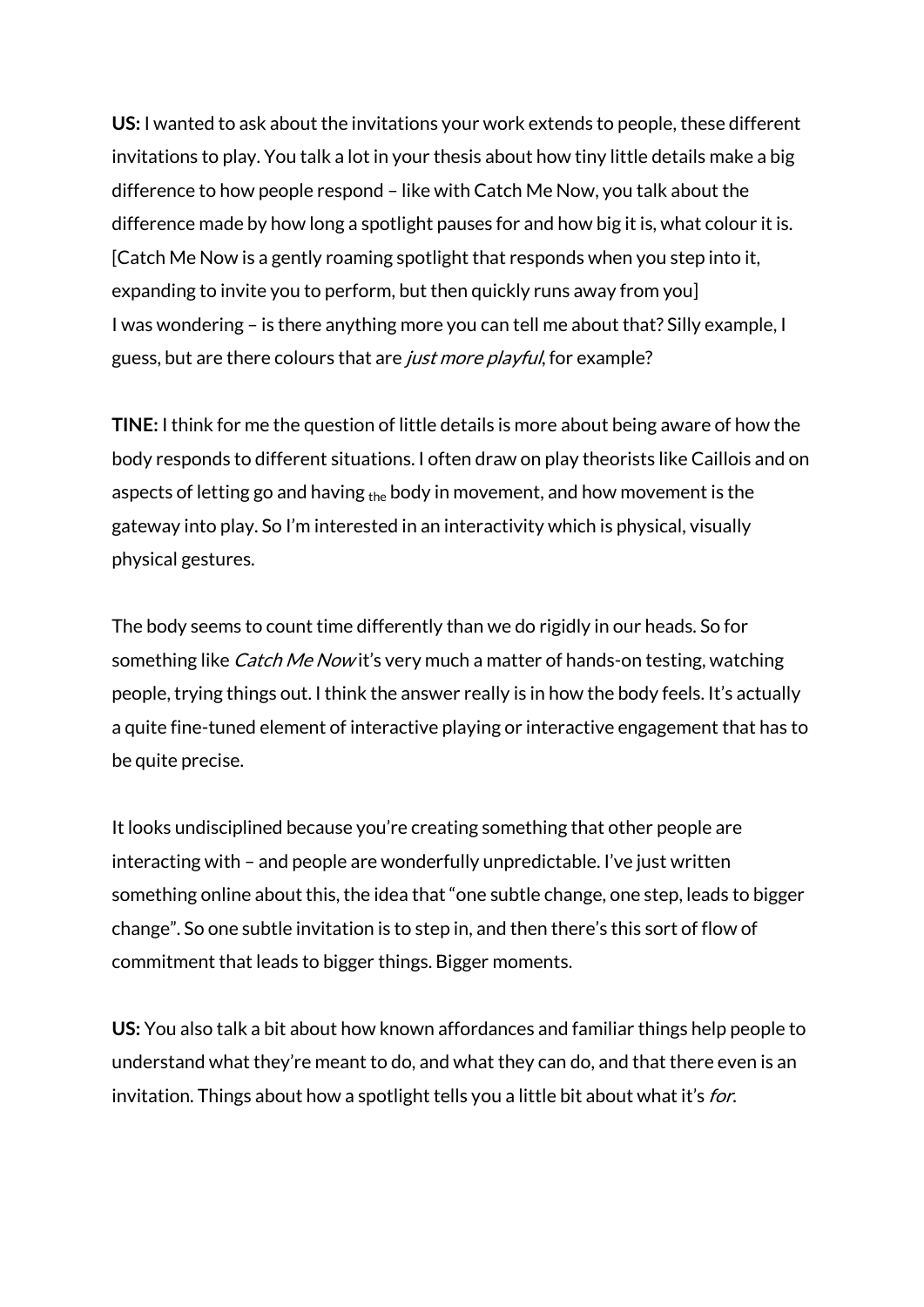I was really interested by a thing you said in an almost throwaway sentence, which is that the growth of motion sensing and proximity sensing in doors and taps and so on is expanding the range of interactions that people understand instinctively, and the range of affordances they can comprehend … does that still feel like that's something that's growing, the range of things people understand?

**TINE**: I think it's an ever-changing landscape. Even people who stick to very known familiar readings (cultural interpretations of our world) of what is around them also are affected and changed. So, say, my mum knows how to zoom in and zoom out, that twist, that finger movement that we all use on phones now. That sort of gesture (physical) language – when you watch someone in the bathroom and they're turning on the taps, they try the waving or turning motion. It leads back to the classic affordance of" a knob wants to be turned, a handle wants to be pushed" that Norman talks about in Emotional Design I think. There is an ever-growing changing interactive landscape that is around us, and technology is part of that.

I watch my own behaviour change, and if I look back not very many years I can compare what I would normally do then to what I normally do now in communal public common spaces. It's a very interesting field actually.

**US:** I was reminded, reading that line, of a thing I saw a couple of weeks back in an airport bathroom which was a – maybe a fourteen or fifteen year old girl who spent a minute trying to get the tap to work. She was getting quite frustrated because she didn't realise that you just had to turn the taps. I guess she hadn't encountered that sort of taps in public before so that understanding has become a dormant thing…

You also talk a bit about the idea of costume as a way of getting people to step into play, and the idea that the capes that people wear in [Tracking](http://www.tinebech.com/Artwork/Interactive/TrackingYou/) You [in which participants wear capes that track their location, and different sounds are played depending on where people are and what they're doing] is a reference to *Parangolés*.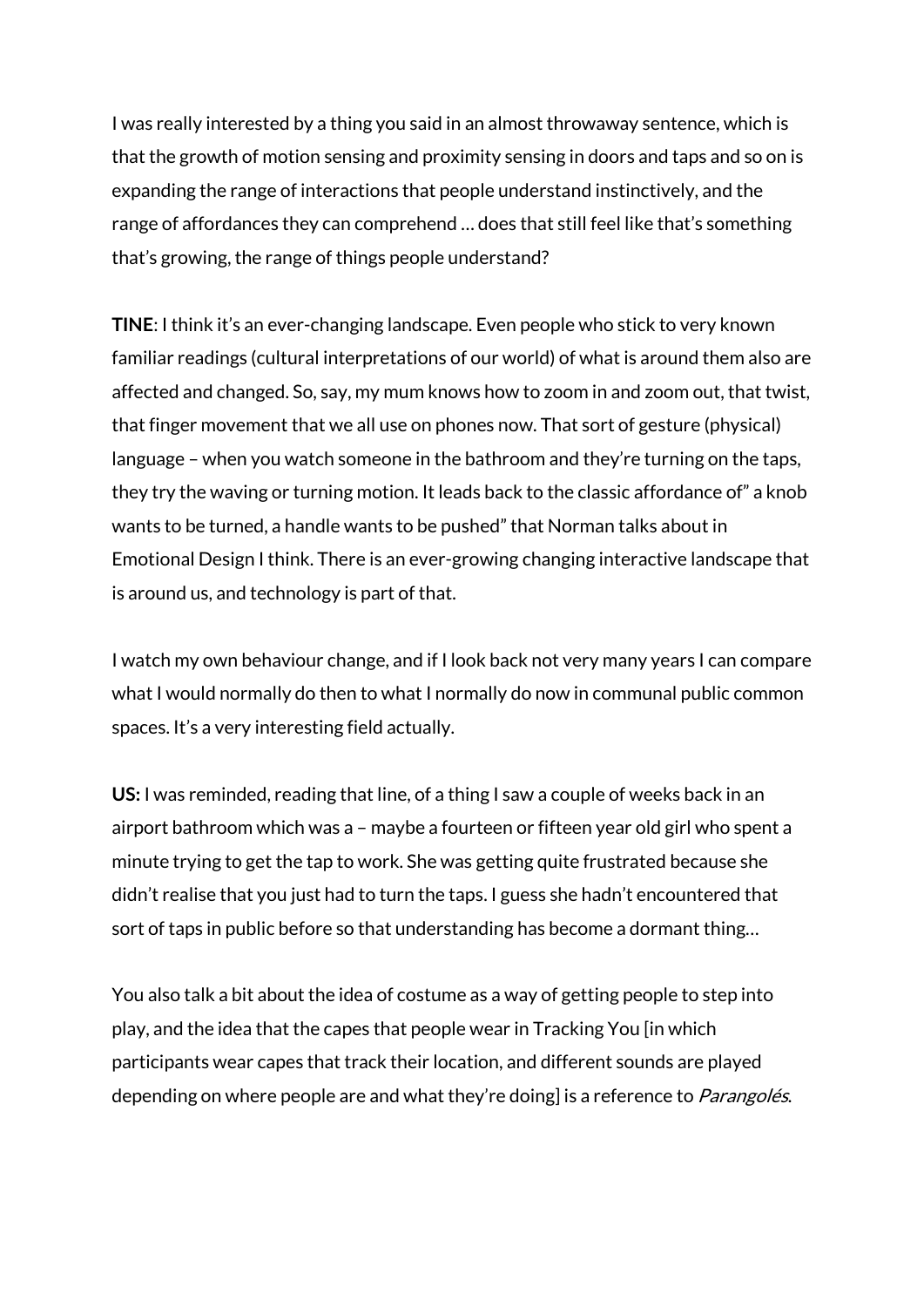**TINE:** Yes, Oiticica used capes in his work originally in the 60s, you can trace him back to be a very interesting part of the process of breaking down the boundaries between the audience and the artwork. I think for me it relates again to play theory, the dressing up aspect. Taking on another persona allows you to be in play.

**US:** Do you find that people need to have a clearer sense of what they're in for before they'll put a cape on? It's quite a big thing to do, quite a big threshold to step over as opposed to walking into a spotlight or walking over a bridge. Is it harder to get people to do that?

**TINE**: It's all to do with the barrier to participation and whether you can make it low enough through a readable invitation. It's that triangle of "readable, reliable, robust" (what I call the three RRR): readable in this case meaning we sort-of get a sense by a cape of what to do and what it's linked to. The three RRR is not 'boring without magic' as some think, because at the same time it's linked to the idea of flow: if it's too easy we get bored, and if it has an element of difficulty we'll be intrigued, it leads us to continuing to play, doing it again and again because it's enjoyable or because it is empowering us to figure things out. The joy of absorbing and moving, the "yay" moment.

Compared to some interactive artists I'm very particular about this. I want people to have a sense of what's going to happen. I think if you make it too hard or oblique, which a lot of technologists or artists do like and which can have merit – I believe that for play you have to allow people to become masters of play. It shouldn't be boring! But it's very important that people understand it.

That doesn't mean it should be shallow or not important or obvious. You can still have mystique, you can still have experimentation being rewarded, the unexpected.

**US:** Your experience with adults and children has been very very similar to ours, which is that once you have a few children playing it's very difficult to convince adults that it's okay for them to continue to play. They see children playing and then they step back.